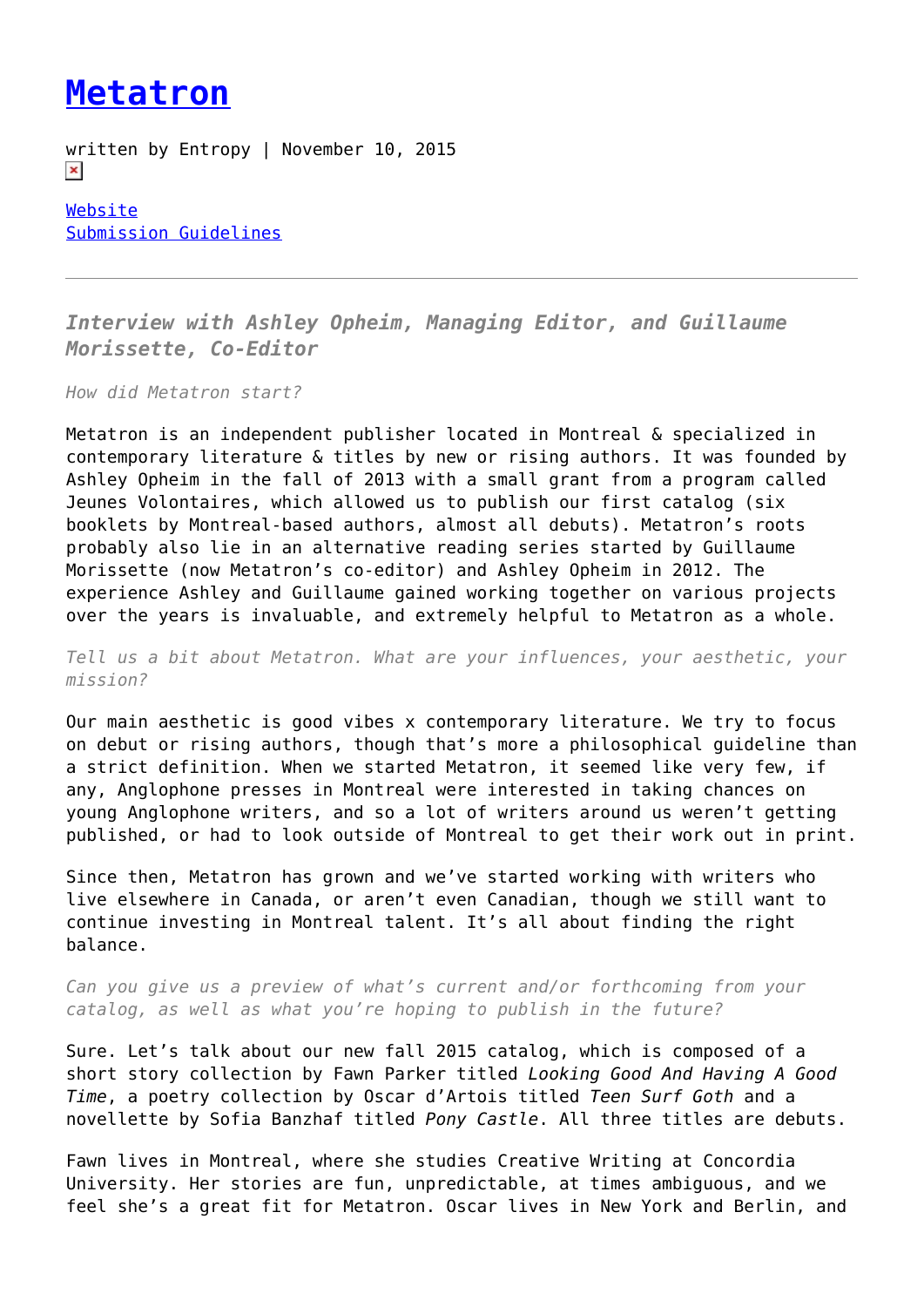we just loved and admired the sheer energy that emanates from his poetry collection. *Teen Surf Goth* is modern, playful, slightly demented and a breath of fresh air. Sofia is a writer, actress and filmmaker who lives in Toronto. Her debut, *Pony Castle*, won our inaugural 2015 Metatron Prize for Rising Authors, which is how we discovered her work.

*What about small/independent press publishing is particularly exciting to you right now?*

We love working with authors who are at the beginning of their journeys, and though we can't afford to put their faces on the side of a bus or something, our hope is that working with us allows them to gain positive experience and eventually move on to bigger and better things. It seems thrilling to us to imagine where writers we've published will be 5 or 10 years from now, maybe teaching workshops or winning fancy awards or influencing culture in some way.

*How do you cope? There's been a lot of conversation lately about charging reading fees, printing costs, rising book costs, who should pay for what, etc. Do you have any opinions on this, and would you be willing to share any insights about the numbers at Metatron?*

It's a constant struggle. We received a small grant to start Metatron, but we've been entirely self-funded ever since. All three of us (including Jay Winston Ritchie, our assistant-editor) take no salary at the moment, and any profit Metatron makes goes back to print future titles or re-print older ones. Right now, Metatron pays us in ways that aren't financial, such as in the form of the fantastic community we're slowly building one release at the time, and it's our hope that we can continue expanding so that our budget becomes a little more stable.

For the Metatron Prize, we debated internally whether or not to charge a reading fee. On one hand, we disliked the implications of a reading fee, but on the other, we really wanted to present the winner of the Metatron Prize with a cash award, and so this was one way we could make it work. In the end, we charged a \$10 reading fee per manuscript, though decided to go the extra mile by guaranteeing constructive feedback. Most presses or magazines simply send writers a vague, generic, unhelpful rejection letter, so we thought we would go in a different direction by putting together individual feedback sheets to give each writer at least some constructive comments and an idea of what our thought process was, and why we didn't think their manuscripts was the right fit for us at this point in time. We saw the reading fee as a kind of necessary evil for now, though we'd love to find a way to get rid of it in the future.

*Recent Metatron releases:*